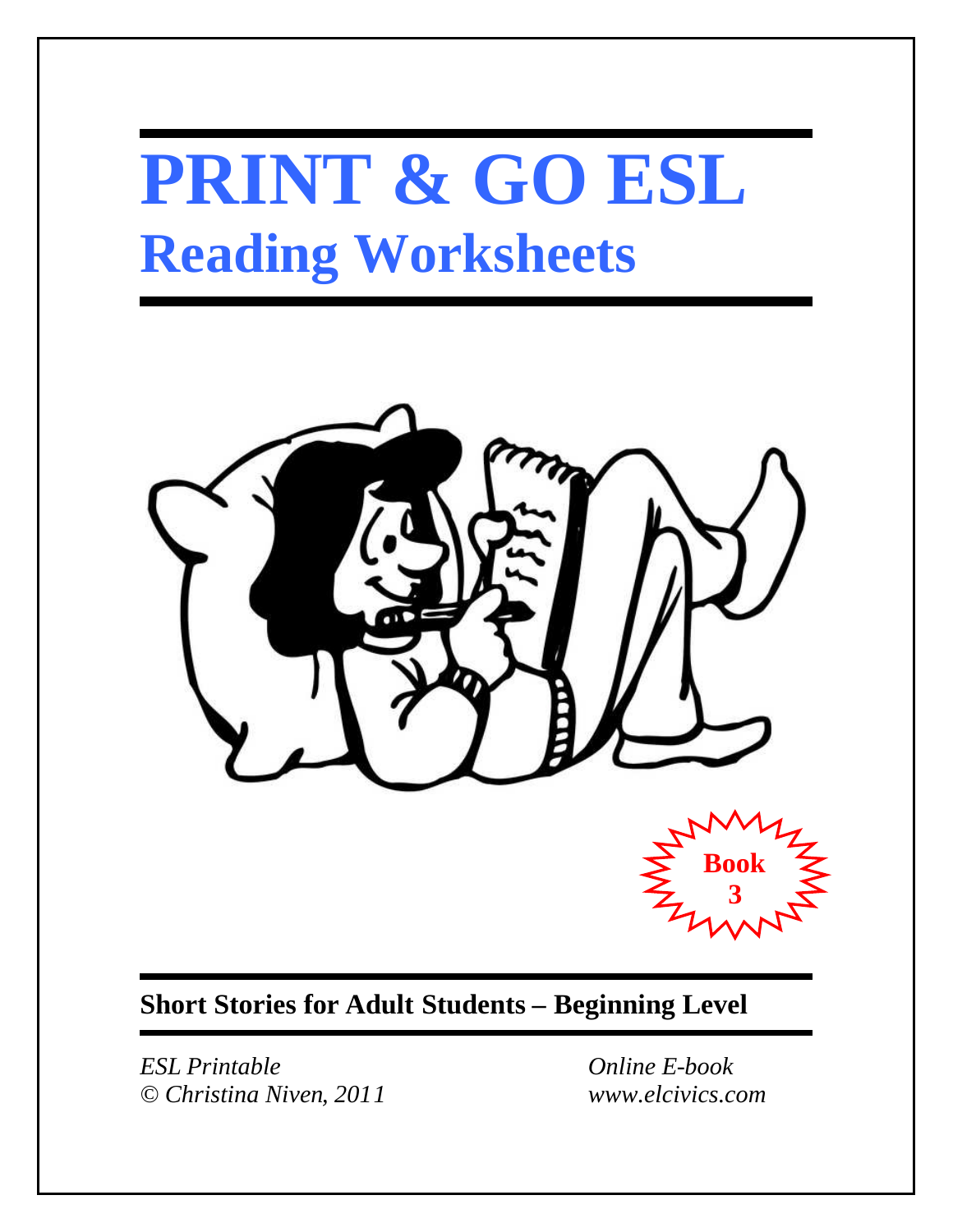# ESL Stories – Worksheet Subject Categories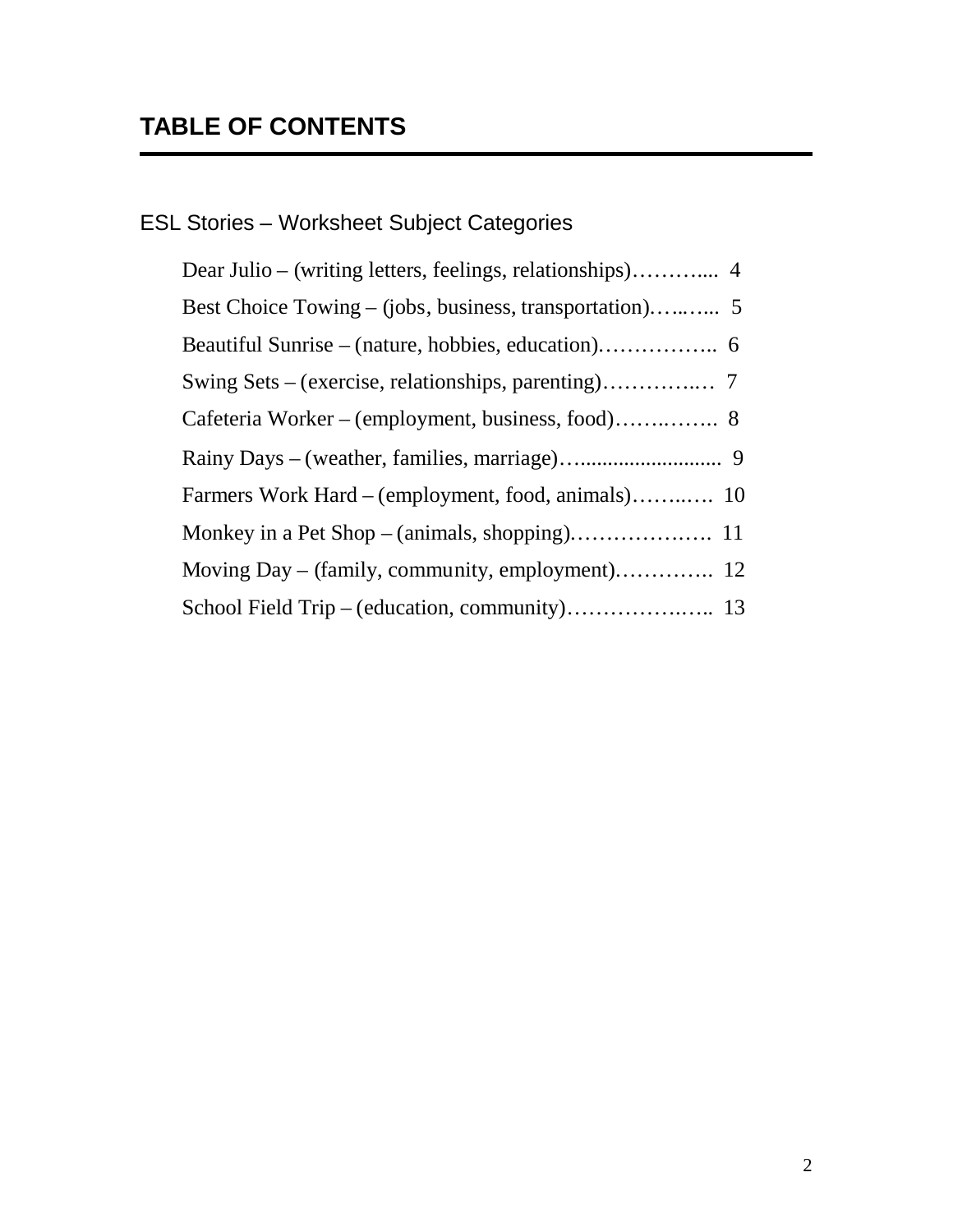## **Introduction and Teaching Tips**

*Print & Go ESL Reading Worksheets, Book 3* is a collection of reproducible worksheets for ESL teachers and students. The material is designed for adults who are just beginning to learn English. Worksheet subjects include: feelings, employment, business, education, parenting, community, nature, animals, relationships, and more.

### **Worksheet Features**

- Free
- Web site download, no need for paper backups
- Black and white pictures that copy well
- No sign-up or sign-in
- Stories for adults, not kids
- Clear subject/verb/object sentence structures
- Repetitive exercises to guarantee student success
- Four skill areas: reading, true/false, forming opinions, writing

### **Teaching Tips**

- Preview the story by asking questions about the pictures.
- Pair students and have them read the stories aloud to each other.
- Conduct class surveys by tallying yes/no answers to Exercise C.
- Have students stand and share their written responses to Exercise D.
- Assign higher level students the task of writing a second paragraph for each of the stories.
- Assign the worksheets as homework.
- Use the worksheets to supplement distance learning classes.

### **Permission to Make Photocopies – Download to Your Web Site**

Copyright holder is licensing this eBook under the Creative Commons license. Attribution Non-Commercial No Derivatives 3.0 [http://creativecommons.org/licenses/by-nc-nd/3.0/.](http://creativecommons.org/licenses/by-nc-nd/3.0/) You have permission to share this eBook, post it to your web site, print it, and pass it along to others, as long as you don't make any edits or changes to its contents or digital format. You do not have permission to sell it electronically or as a printed book. If you do post it to your site, provide a link back to http://www.elcivics.com/ giving credit to the copyright holder. This eBook is available for free by visiting [http://www.elcivics.com.](http://www.elcivics.com/) © Christina Niven, 2010.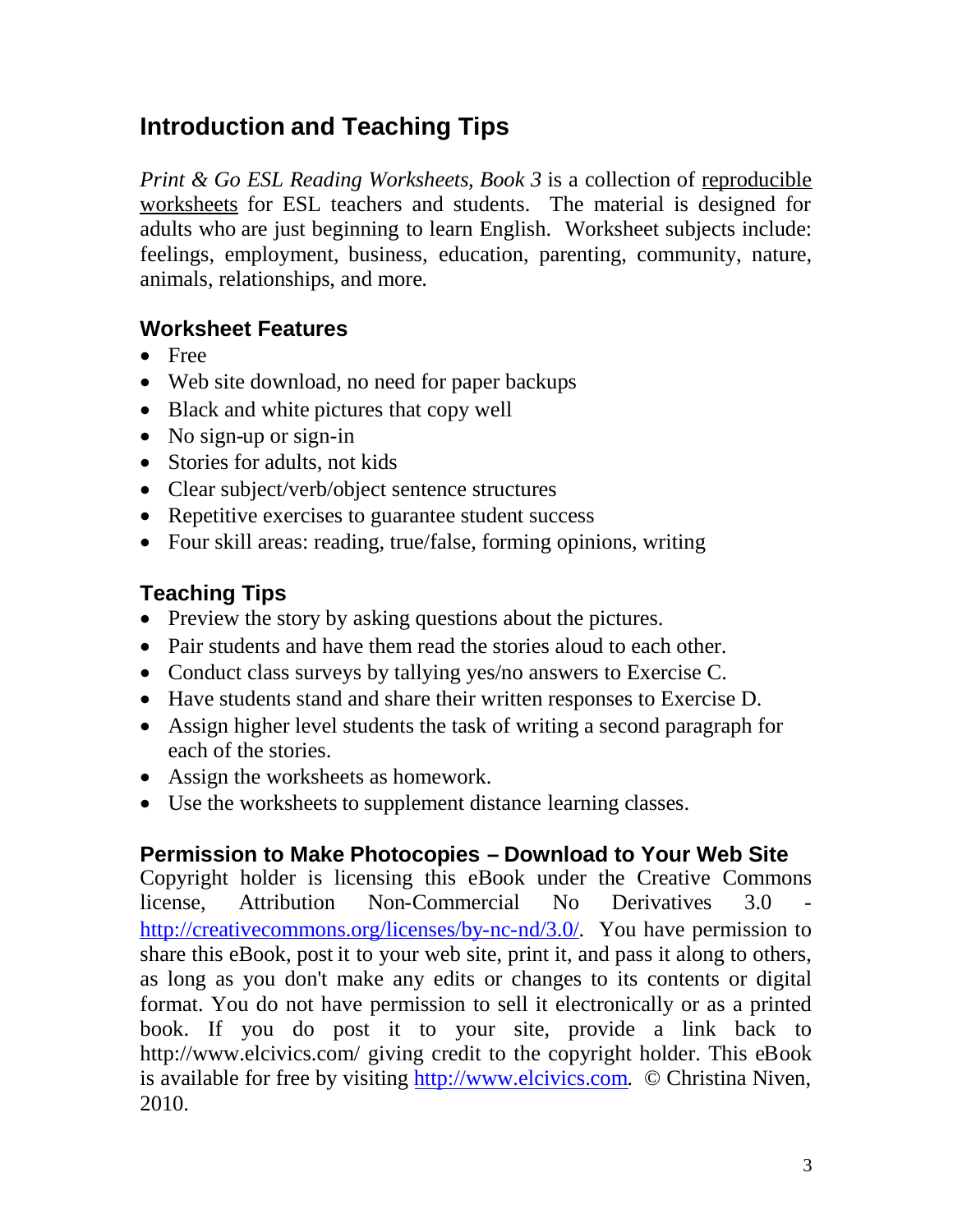### **DEAR JULIO**



### **A. Reading**

Julio and Juanita dated for six months. But now, Juanita wants to break up with him. She doesn't love Julio anymore, and she wants to date other guys. She tried to break up with him in person, but it was difficult. She feels guilty, and she doesn't know what to say. She doesn't want to hurt Julio's feelings.

Juanita thought about her problem. She decided to write Julio a letter and tell him how she feels. Juanita's mother and friends think Juanita should talk to Julio in person or call him on the phone. They think it's wrong to break up with someone in a letter. What do you think? Is it okay to break up with someone in a letter?

### **B. True or False**

- 1. **Juanita feels guilty.**
- 2. **\_\_\_\_\_\_\_\_** Juanita and Julio are in love.
- 3. **\_\_\_\_\_\_\_\_** Juanita wants to hurt Julio's feelings.
- 4. **\_\_\_\_\_\_\_\_** In this story *break up* means that someone broke a bone.
- 5. **\_\_\_\_\_\_\_\_** Juanita and Julio dated for half a year.

### **C. Yes or No – Share Your Opinion**

- 1. **\_\_\_\_\_\_\_\_** It's okay to break up with someone in a letter.
- 2. **\_\_\_\_\_\_\_\_** Juanita should tell Julio that she wants to see him and other guys.

**\_\_\_\_\_\_\_\_\_\_\_\_\_\_\_\_\_\_\_\_\_\_\_\_\_\_\_\_\_\_\_\_\_\_\_\_\_\_\_\_\_\_\_\_\_\_\_\_\_\_\_\_\_\_\_\_\_\_\_\_\_\_\_\_\_\_\_\_\_\_\_\_**

**\_\_\_\_\_\_\_\_\_\_\_\_\_\_\_\_\_\_\_\_\_\_\_\_\_\_\_\_\_\_\_\_\_\_\_\_\_\_\_\_\_\_\_\_\_\_\_\_\_\_\_\_\_\_\_\_\_\_\_\_\_\_\_\_\_\_\_\_\_\_\_\_**

**\_\_\_\_\_\_\_\_\_\_\_\_\_\_\_\_\_\_\_\_\_\_\_\_\_\_\_\_\_\_\_\_\_\_\_\_\_\_\_\_\_\_\_\_\_\_\_\_\_\_\_\_\_\_\_\_\_\_\_\_\_\_\_\_\_\_\_\_\_\_\_\_**

### **D. Writing – Write the first two sentences of Juanita's letter.**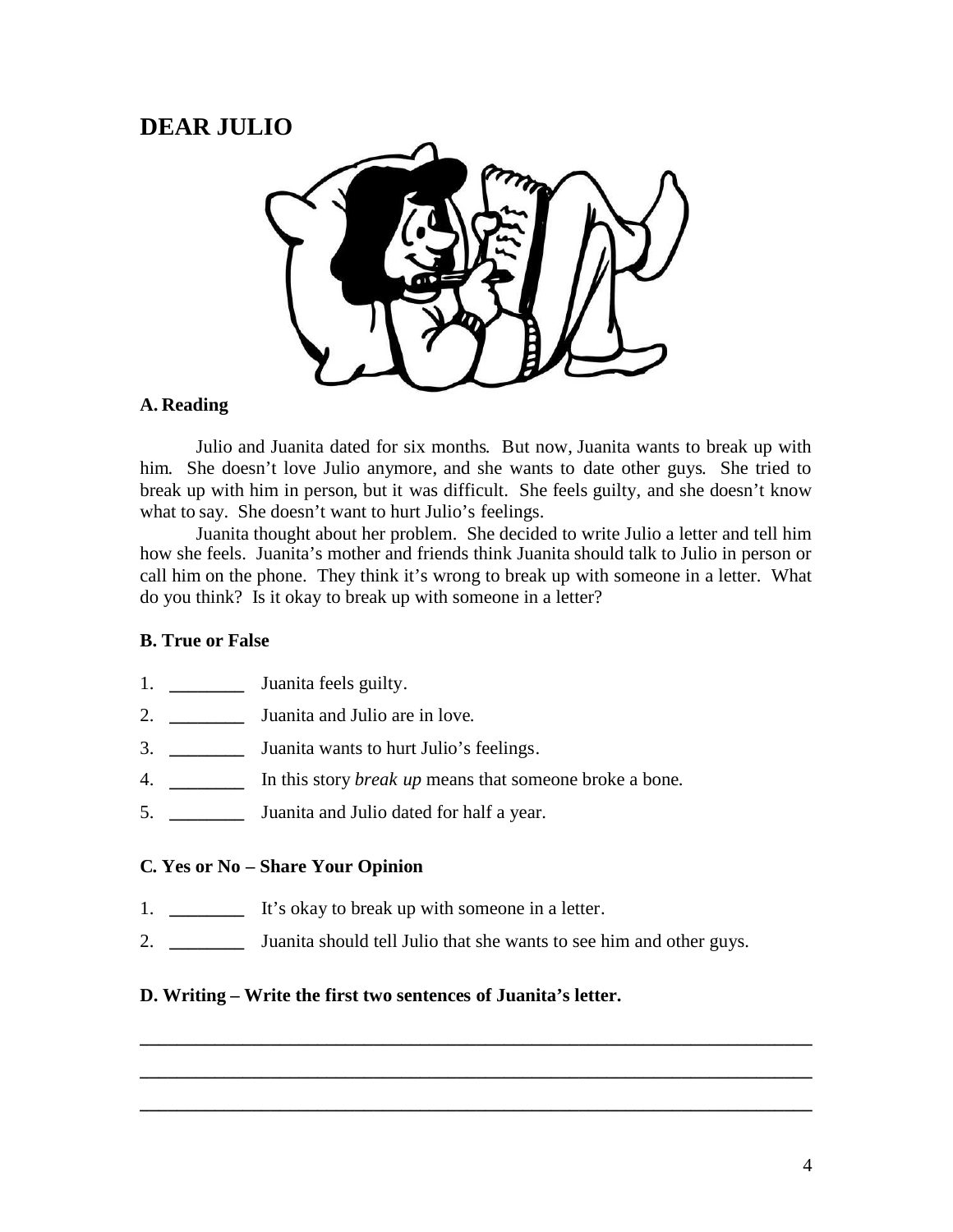### **BEST CHOICE TOWING**



### **A. Reading**

Rasmi and his brother Aamir moved to the United States in 1997. Soon after they arrived, Rasmi got a job driving a cab and Aamir got a job driving a catering truck. The brothers worked long hours and saved their money. After five years, they had \$85,000, and they were ready to buy a business. They decided to buy two used tow trucks and start a towing company. They painted the trucks blue and had gold lettering painted on the doors. They called the company Best Choice Towing. For the first several years, they drove the tow trucks themselves. Eventually, they bought more trucks and started leasing them to drivers. Soon the brothers were each earning over \$100,000 a year.

### **B. True or False**

- 1. **\_\_\_\_\_\_\_\_** Rasmi and Aamir are brothers.
- 2. **\_\_\_\_\_\_\_\_** They moved to the United States in 1987.
- 3. **\_\_\_\_\_\_\_\_** Rasmi drove a cab and a tow truck.
- 4. **\_\_\_\_\_\_\_\_** They painted the tow trucks gold with blue lettering on the doors.
- 5. **\_\_\_\_\_\_\_\_** Now, Rasmi and Aamir each earn more than \$100,000 a year.

### **C. Yes or No – Share Your Opinion**

- 1. **\_\_\_\_\_\_\_\_** Small business owners are often immigrants.
- 2. **\_\_\_\_\_\_\_\_** It is difficult for relatives to work together.

### **D. Writing – What kind of business would you like to own? Why?**

**\_\_\_\_\_\_\_\_\_\_\_\_\_\_\_\_\_\_\_\_\_\_\_\_\_\_\_\_\_\_\_\_\_\_\_\_\_\_\_\_\_\_\_\_\_\_\_\_\_\_\_\_\_\_\_\_\_\_\_\_\_\_\_\_\_\_\_\_\_\_\_\_**

**\_\_\_\_\_\_\_\_\_\_\_\_\_\_\_\_\_\_\_\_\_\_\_\_\_\_\_\_\_\_\_\_\_\_\_\_\_\_\_\_\_\_\_\_\_\_\_\_\_\_\_\_\_\_\_\_\_\_\_\_\_\_\_\_\_\_\_\_\_\_\_\_**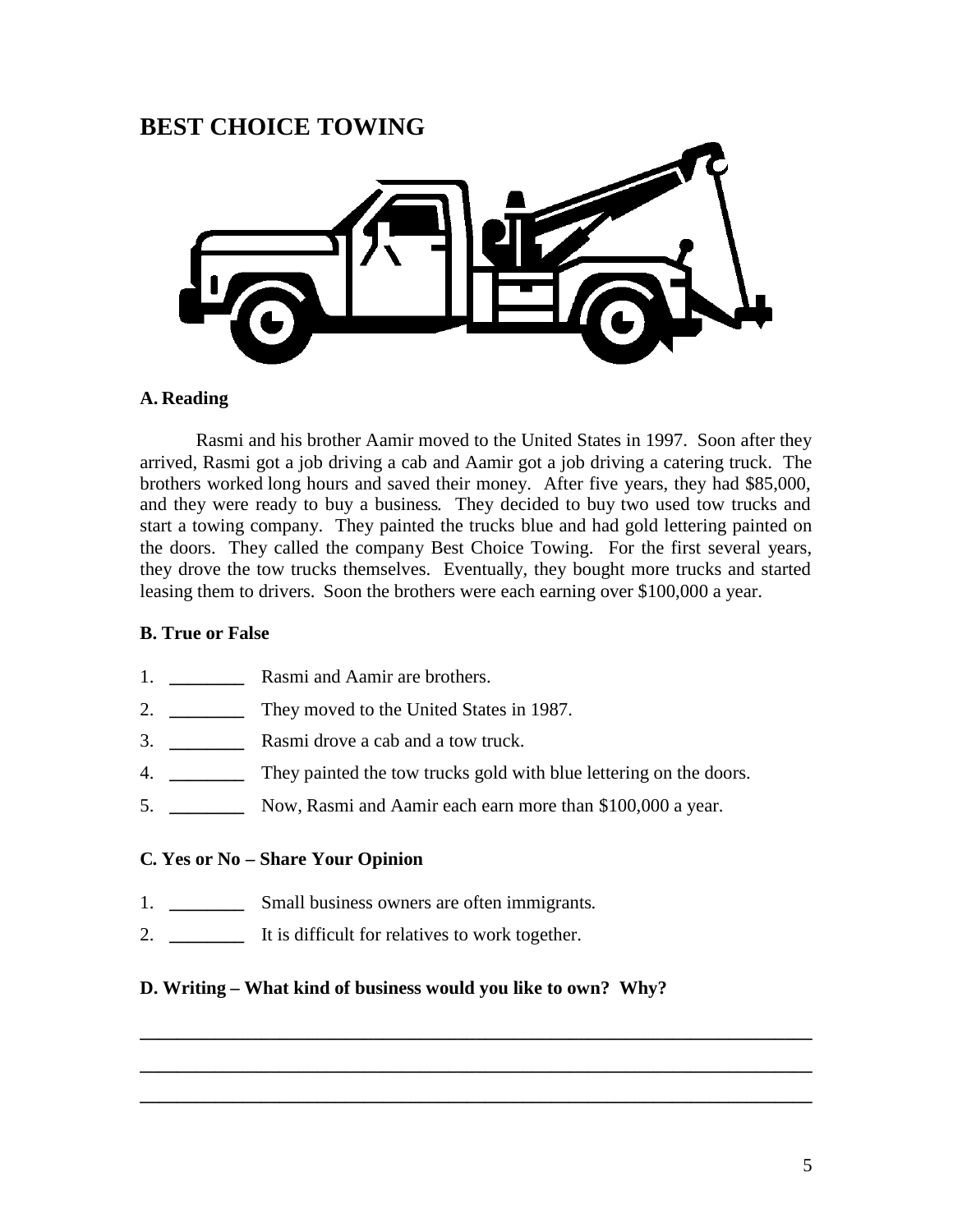### **BEAUTIFUL SUNRISE**



### **A. Reading**

Christina drove to Lake Tahoe to take pictures of the lake, trees, and mountains for her photography class. She woke up early and left the house at 4:00 while it was still dark outside. She stopped at a small restaurant to eat breakfast and then continued driving. When she arrived at Lake Tahoe, the sky was pink and the sun was rising over the water. She sat on a rock next to the lake and watched the fish swim in the water and listened to the birds chirp. She thought about how lucky she was to be in such a beautiful, peaceful place. Then she hurried to her car to get her camera so she could take pictures for her class project.

### **B. True or False**

- 1. **\_\_\_\_\_\_\_\_** Christina ate breakfast before she left her house.
- 2. **\_\_\_\_\_\_\_\_** She took a train to Lake Tahoe.
- 3. **\_\_\_\_\_\_\_\_** She left her house at 4:00 PM.
- 4. **\_\_\_\_\_\_\_\_** Christina watched the birds swim and listened to the fish chirp.
- 5. **\_\_\_\_\_\_\_\_** She left her camera in her car and had to go back to get it.

### **C. Yes or No – Share Your Opinion**

- 1. **\_\_\_\_\_\_\_\_** I t is good to wake up early while it is still dark outside.
- 2. **\_\_\_\_\_\_\_\_** The sound of chirping birds is relaxing.

### **D. Writing – Imagine a place that is relaxing. What does it look like?**

**\_\_\_\_\_\_\_\_\_\_\_\_\_\_\_\_\_\_\_\_\_\_\_\_\_\_\_\_\_\_\_\_\_\_\_\_\_\_\_\_\_\_\_\_\_\_\_\_\_\_\_\_\_\_\_\_\_\_\_\_\_\_\_\_\_\_\_\_\_\_\_\_**

**\_\_\_\_\_\_\_\_\_\_\_\_\_\_\_\_\_\_\_\_\_\_\_\_\_\_\_\_\_\_\_\_\_\_\_\_\_\_\_\_\_\_\_\_\_\_\_\_\_\_\_\_\_\_\_\_\_\_\_\_\_\_\_\_\_\_\_\_\_\_\_\_**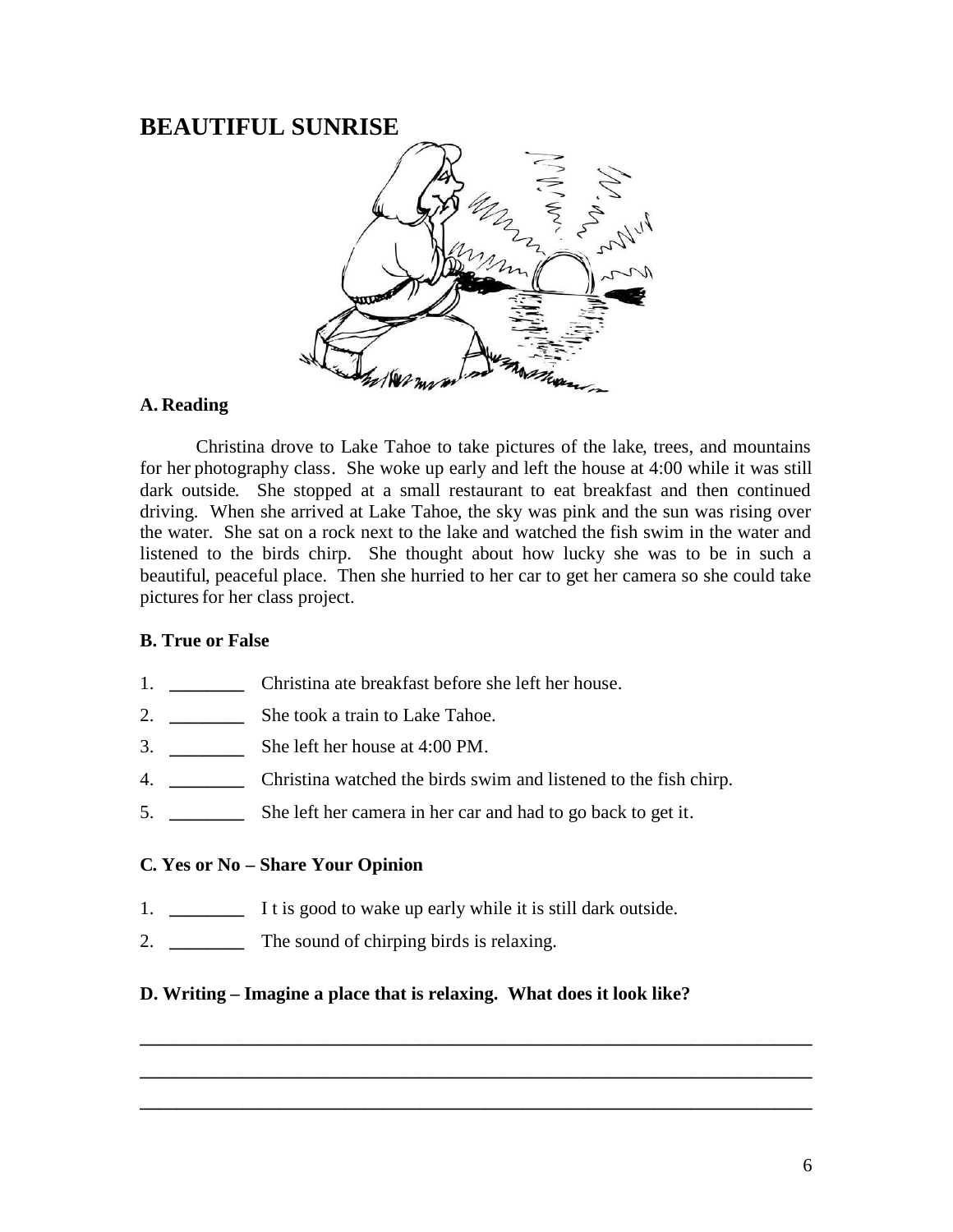### **SWING SETS**



### **A. Reading**

It is Saturday morning and Miguel and his friends are playing on the swing set in Miguel's backyard. Tomas is climbing up a rope, Anthony is swinging on a swing, Mario is standing on a swing, and Miguel is hanging upside down from the top bar of the swing set. The boys are talking, laughing, and having fun. Mario is a year older than the other boys, and he is the leader of the group. He likes to make most of the decisions. Miguel is the funniest one. He likes to make the other kids laugh. Tomas is the most athletic. He likes to run, climb, and sweat. Anthony is the quiet one. He seldom speaks.

### **B. True or False**

- 1. **Mario is hanging upside down.**
- 2. **\_\_\_\_\_\_\_\_** Tomas is climbing up a rope.
- 3. **\_\_\_\_\_\_\_\_** Miguel, Tomas, and Anthony are younger than Mario.
- 4. **\_\_\_\_\_\_\_\_** Miguel likes to make the other kids laugh.
- 5. **\_\_\_\_\_\_\_\_** Anthony doesn't talk very often. He is quiet.

### **C. Yes or No – Share Your Opinion**

- 1. **\_\_\_\_\_\_\_\_** I am athletic. I like to run, climb, and exercise.
- 2. **\_\_\_\_\_\_\_\_** When I am in a group, I like to be the leader.

### **D. Writing – Describe your personality. Write three sentences.**

**\_\_\_\_\_\_\_\_\_\_\_\_\_\_\_\_\_\_\_\_\_\_\_\_\_\_\_\_\_\_\_\_\_\_\_\_\_\_\_\_\_\_\_\_\_\_\_\_\_\_\_\_\_\_\_\_\_\_\_\_\_\_\_\_\_\_\_\_\_\_\_\_**

**\_\_\_\_\_\_\_\_\_\_\_\_\_\_\_\_\_\_\_\_\_\_\_\_\_\_\_\_\_\_\_\_\_\_\_\_\_\_\_\_\_\_\_\_\_\_\_\_\_\_\_\_\_\_\_\_\_\_\_\_\_\_\_\_\_\_\_\_\_\_\_\_**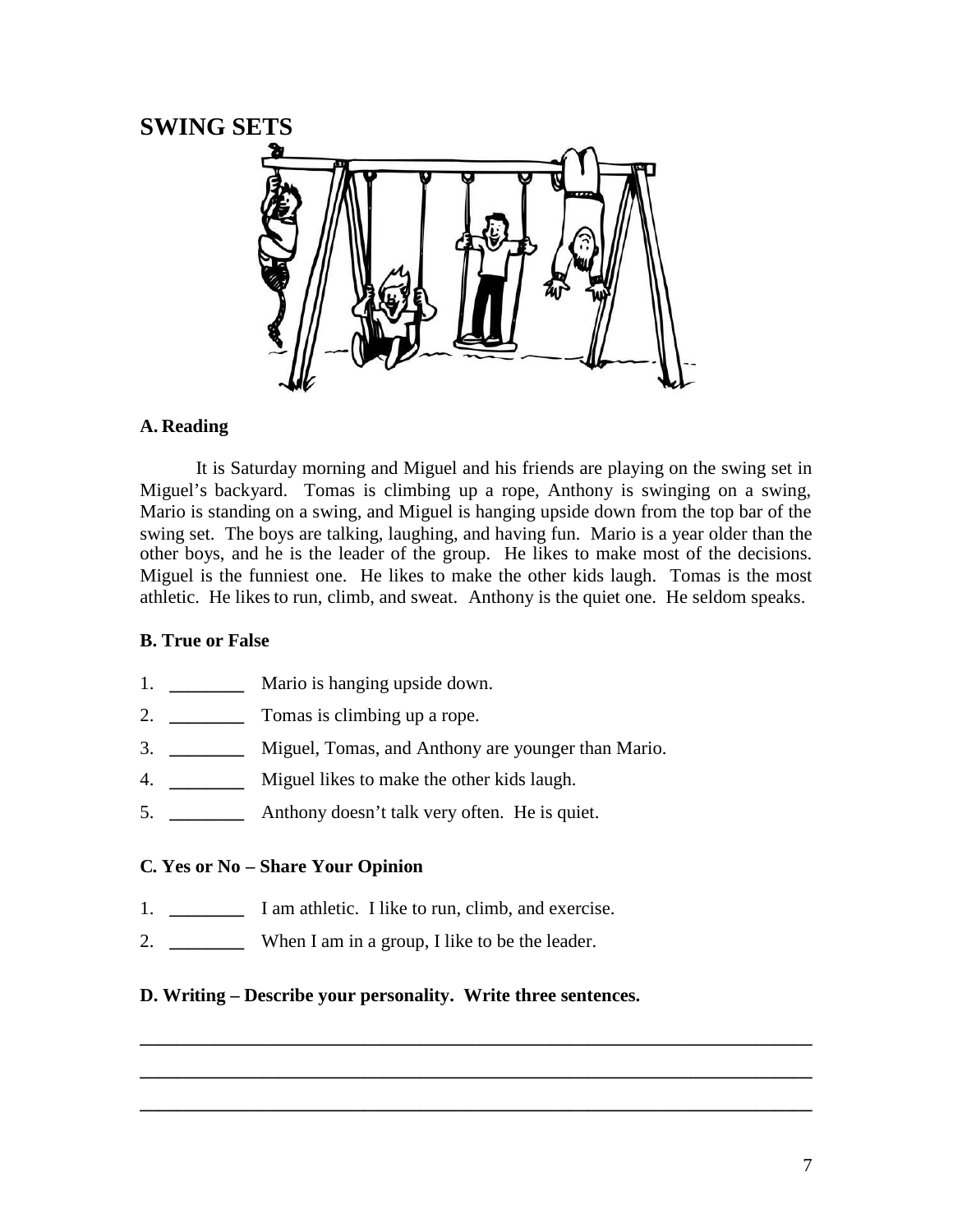### **CAFETERIA WORKER**



### **A. Reading**

Paula works in a school cafeteria. She starts work at 6:30 and finishes at 2:30. She prepares food, serves meals, and cleans up at the end of her shift. She likes her job and she makes good money, but the students are difficult to handle. Some of them try to cut ahead of the other kids when they are standing in line. Some of them spill things on the floor, and Paula has to mop up the mess. Others are slow and hold up the line.

On the weekend, Paula likes to cater parties. Last Sunday, she catered a wedding for thirty-five people. She charged \$18 per person, and had about \$245 left after she paid all the bills. She is happy she made a profit.

#### **B. True or False**

- 1. **\_\_\_\_\_\_\_\_** Paula works at a school.
- 2. **\_\_\_\_\_\_\_\_** When students spill food on the floor, Paula cleansit up.
- 3. **\_\_\_\_\_\_\_\_** Her shift at the school is from 6:30 until 2:30.
- 4. **\_\_\_\_\_\_\_\_** Paula charged \$630 to cater a wedding last Sunday.
- 5. **\_\_\_\_\_\_\_\_** She had money left after she paid the bills from the party.

### **C. Yes or No – Share Your Opinion**

- 1. **\_\_\_\_\_\_\_\_** School lunches are nutritious.
- 2. **\_\_\_\_\_\_\_\_** Eighteen dollars per person is a good price for food for a wedding.

#### **D. Writing – What is your favorite meat? Favorite fruit? Favorite vegetable?**

**\_\_\_\_\_\_\_\_\_\_\_\_\_\_\_\_\_\_\_\_\_\_\_\_\_\_\_\_\_\_\_\_\_\_\_\_\_\_\_\_\_\_\_\_\_\_\_\_\_\_\_\_\_\_\_\_\_\_\_\_\_\_\_\_\_\_\_\_\_\_\_\_**

**\_\_\_\_\_\_\_\_\_\_\_\_\_\_\_\_\_\_\_\_\_\_\_\_\_\_\_\_\_\_\_\_\_\_\_\_\_\_\_\_\_\_\_\_\_\_\_\_\_\_\_\_\_\_\_\_\_\_\_\_\_\_\_\_\_\_\_\_\_\_\_\_**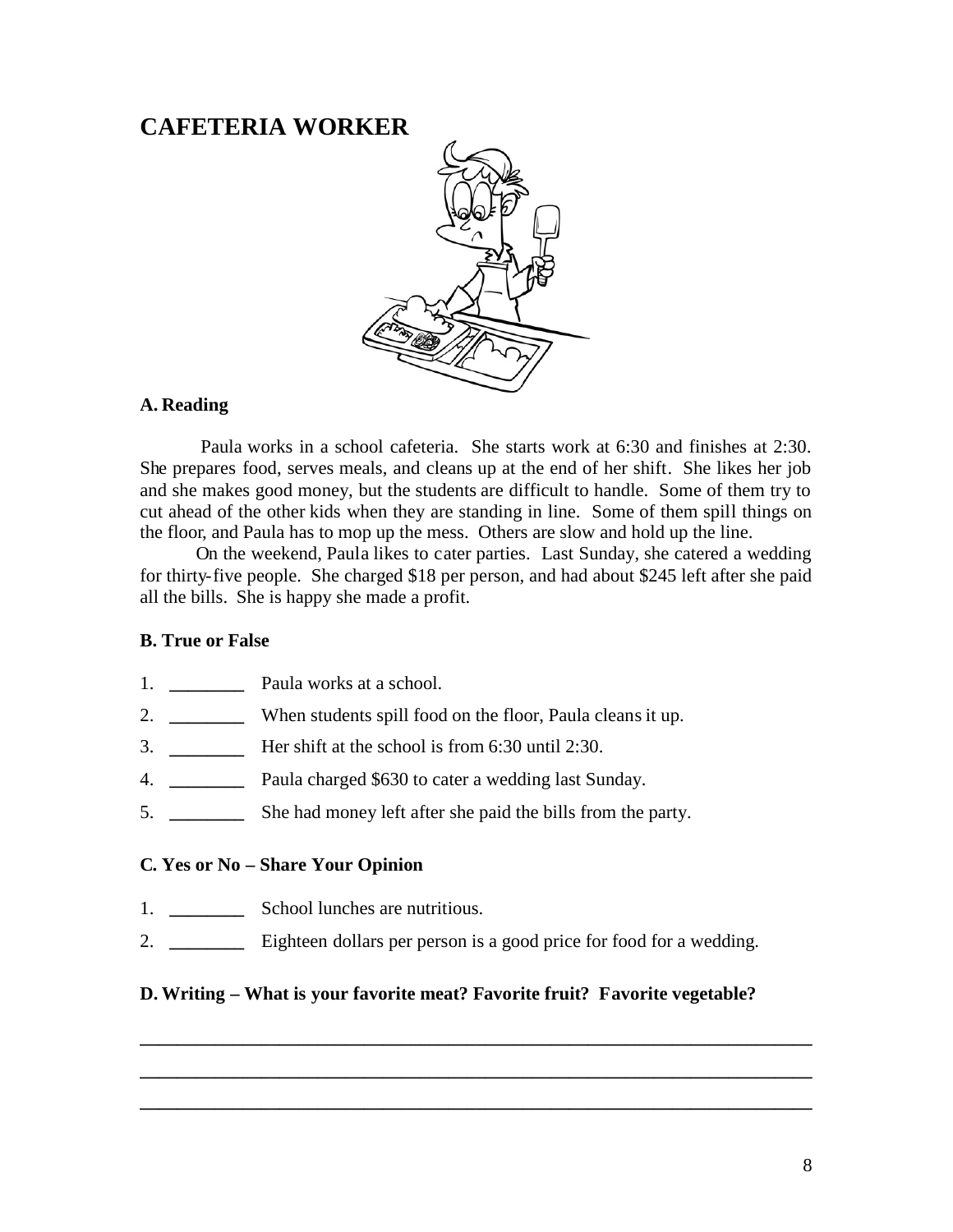### **RAINY DAYS**



### **A. Reading**

Franco is from Brazil, and he loves rain. Madge is from Canada, and she hates rain. Sometimes when it rains, Franco asks Madge to walk around the block with him. Madge tries to be agreeable when Franco wants to go for a walk in the rain, but she really doesn't like it. Franco thinks it's romantic, but Madge thinks it's stupid! She would rather stay inside and read magazines, complete crossword puzzles, and drink hot tea. But she loves Franco, so when it rains she puts on her jacket and walks around the block with him. Franco smiles and carries the umbrella.

### **B. True or False**

- 1. **\_\_\_\_\_\_\_\_** Franco and Madge are from the same country.
- 2. **\_\_\_\_\_\_\_\_** Madge likes rainy weather.
- 3. **\_\_\_\_\_\_\_\_** Franco thinks it is romantic to walk in the rain.
- 4. **\_\_\_\_\_\_\_\_** Madge carries the umbrella when they walk in the rain.
- 5. **\_\_\_\_\_\_\_\_** Madge loves Franco.

### **C. Yes or No – Share Your Opinion**

- 1. **\_\_\_\_\_\_\_\_** Walking in the rain with someone you love is romantic.
- 2. **\_\_\_\_\_\_\_\_** Marriage is difficult, and partners have to make compromises.

**\_\_\_\_\_\_\_\_\_\_\_\_\_\_\_\_\_\_\_\_\_\_\_\_\_\_\_\_\_\_\_\_\_\_\_\_\_\_\_\_\_\_\_\_\_\_\_\_\_\_\_\_\_\_\_\_\_\_\_\_\_\_\_\_\_\_\_\_\_\_\_\_**

**\_\_\_\_\_\_\_\_\_\_\_\_\_\_\_\_\_\_\_\_\_\_\_\_\_\_\_\_\_\_\_\_\_\_\_\_\_\_\_\_\_\_\_\_\_\_\_\_\_\_\_\_\_\_\_\_\_\_\_\_\_\_\_\_\_\_\_\_\_\_\_\_**

**\_\_\_\_\_\_\_\_\_\_\_\_\_\_\_\_\_\_\_\_\_\_\_\_\_\_\_\_\_\_\_\_\_\_\_\_\_\_\_\_\_\_\_\_\_\_\_\_\_\_\_\_\_\_\_\_\_\_\_\_\_\_\_\_\_\_\_\_\_\_\_\_**

### **D. Writing – What do you do to relax?**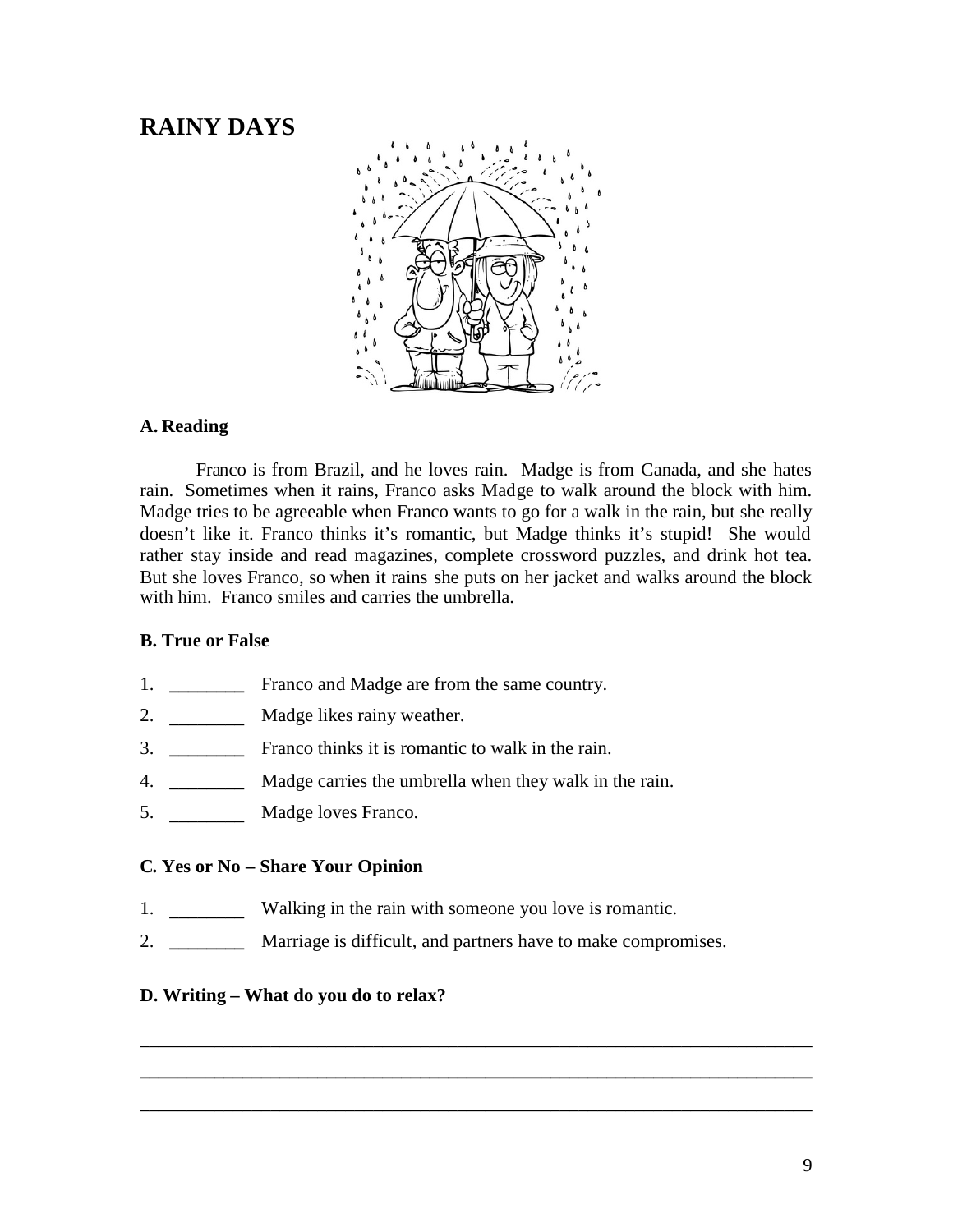### **FARMERS WORK HARD**



### **A. Reading**

Barry is a farmer, and he owns twenty acres of land. On the land, he grows lettuce, tomatoes, radishes, and corn. He also raises chickens and rabbits. Barry's wife, Susan, helps with the farm chores. Seven days a week, they wake up early, eat breakfast, and then start to work. First they feed the chickens and rabbits, and then they clean the barn. Next, they gather the eggs the hens have laid. By ten o'clock, they start working in the fields. They continue working until noon when they eat lunch. After lunch, they go to an outdoor market and sell their vegetables and eggs to the vendors. The price they get for their vegetables and eggs changes each day.

#### **B. True or False**

- 1. **Barry owns two acres of land.**
- 2. **\_\_\_\_\_\_\_\_** Barry and Susan grow crops on their farm.
- 3. **\_\_\_\_\_\_\_\_** They don't work on Sundays.
- 4. **\_\_\_\_\_\_\_\_** After they eat breakfast, they feed the chickens and rabbits.
- 5. **\_\_\_\_\_\_\_\_** The price they get for their vegetables and eggs varies each day.

### **C. Yes or No – Share Your Opinion**

- 1. **\_\_\_\_\_\_\_\_** It is difficult to be a farmer because food prices vary.
- 2. **\_\_\_\_\_\_\_\_** I want to work seven days a week so I can make lots of money!

**\_\_\_\_\_\_\_\_\_\_\_\_\_\_\_\_\_\_\_\_\_\_\_\_\_\_\_\_\_\_\_\_\_\_\_\_\_\_\_\_\_\_\_\_\_\_\_\_\_\_\_\_\_\_\_\_\_\_\_\_\_\_\_\_\_\_\_\_\_\_\_\_**

**\_\_\_\_\_\_\_\_\_\_\_\_\_\_\_\_\_\_\_\_\_\_\_\_\_\_\_\_\_\_\_\_\_\_\_\_\_\_\_\_\_\_\_\_\_\_\_\_\_\_\_\_\_\_\_\_\_\_\_\_\_\_\_\_\_\_\_\_\_\_\_\_**

**\_\_\_\_\_\_\_\_\_\_\_\_\_\_\_\_\_\_\_\_\_\_\_\_\_\_\_\_\_\_\_\_\_\_\_\_\_\_\_\_\_\_\_\_\_\_\_\_\_\_\_\_\_\_\_\_\_\_\_\_\_\_\_\_\_\_\_\_\_\_\_\_**

#### **D. Writing – Would you like to live on a farm? Why or why not?**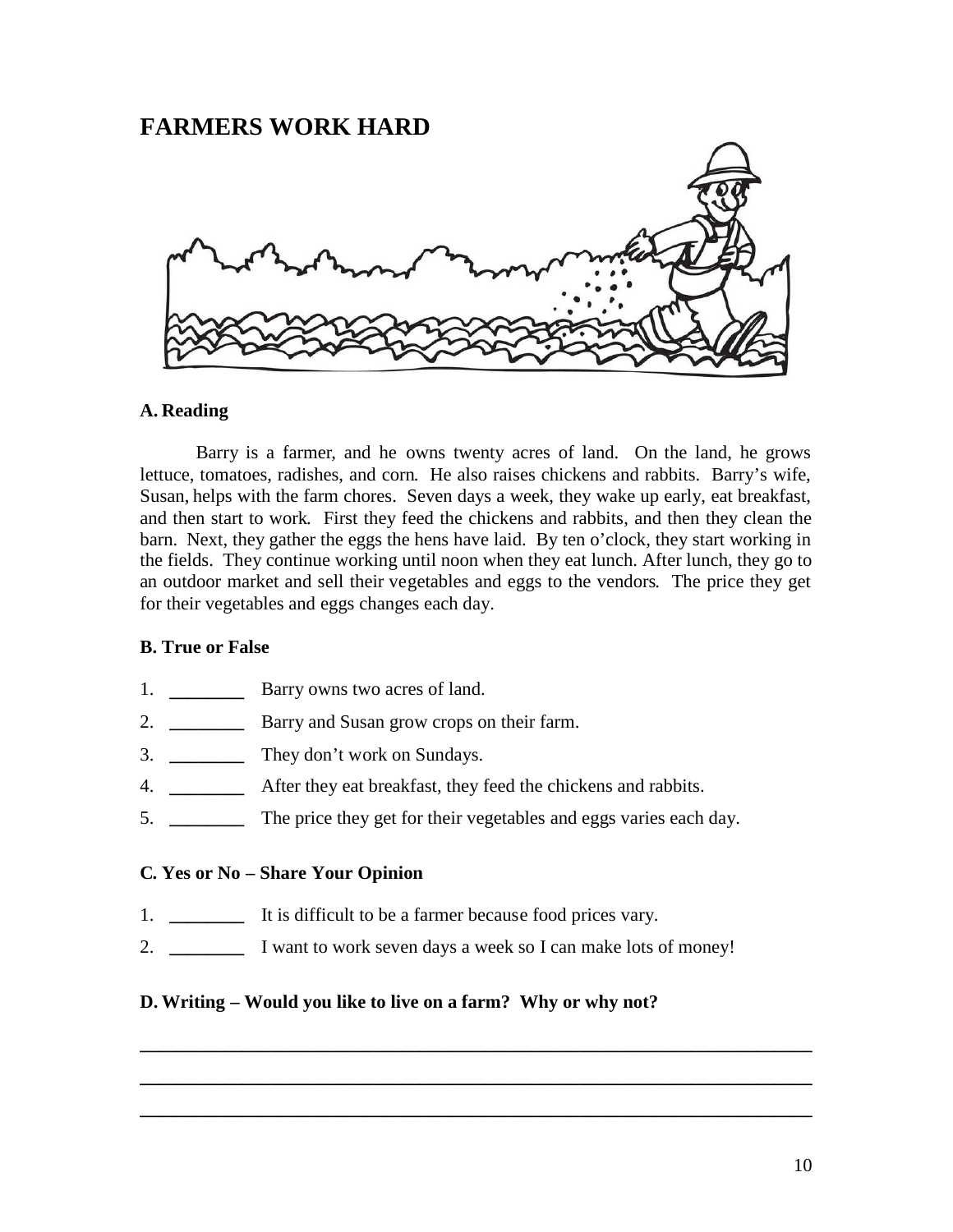### **MONKEY IN A PET SHOP**



### **A. Reading**

Blackjack is a lucky little monkey. He lives in a pet shop and has plenty of food to eat and animals to tease. The owner of the pet shop lets Blackjack roam freely in the store. He doesn't have live in a cage like the snakes, birds, and hamsters. He isn't for sale like the other animals either. And no matter what Blackjack does, his owner thinks it's cute and funny. When he pulls things off the shelves, his owner smiles. When he swings from the birdcage, his owner laughs. Some people come into the store just to meet Blackjack. Others watch him from the store's front window. Blackjack loves putting on a show for his audience!

### **B. True or False**

- 1. **\_\_\_\_\_\_\_\_** Monkeys, snakes, birds, and hamsters are animals.
- 2. **\_\_\_\_\_\_\_\_** Blackjack teases the other animals.
- 3. **\_\_\_\_\_\_\_\_** None of the animals in the pet shop are for sale.
- 4. **\_\_\_\_\_\_\_\_** All the animals except Blackjack are kept in cages.
- 5. **\_\_\_\_\_\_\_\_** Blackjack's owner gets angry when he misbehaves.

### **C. Yes or No – Share Your Opinion**

1. **\_\_\_\_\_\_\_\_** Blackjack should stay in a cage because he is scaring the customers.

**\_\_\_\_\_\_\_\_\_\_\_\_\_\_\_\_\_\_\_\_\_\_\_\_\_\_\_\_\_\_\_\_\_\_\_\_\_\_\_\_\_\_\_\_\_\_\_\_\_\_\_\_\_\_\_\_\_\_\_\_\_\_\_\_\_\_\_\_\_\_\_\_**

**\_\_\_\_\_\_\_\_\_\_\_\_\_\_\_\_\_\_\_\_\_\_\_\_\_\_\_\_\_\_\_\_\_\_\_\_\_\_\_\_\_\_\_\_\_\_\_\_\_\_\_\_\_\_\_\_\_\_\_\_\_\_\_\_\_\_\_\_\_\_\_\_**

**\_\_\_\_\_\_\_\_\_\_\_\_\_\_\_\_\_\_\_\_\_\_\_\_\_\_\_\_\_\_\_\_\_\_\_\_\_\_\_\_\_\_\_\_\_\_\_\_\_\_\_\_\_\_\_\_\_\_\_\_\_\_\_\_\_\_\_\_\_\_\_\_**

2. **\_\_\_\_\_\_\_\_** Owning a pet is expensive!

### **D. Writing – Do you have pets? How many? What kind?**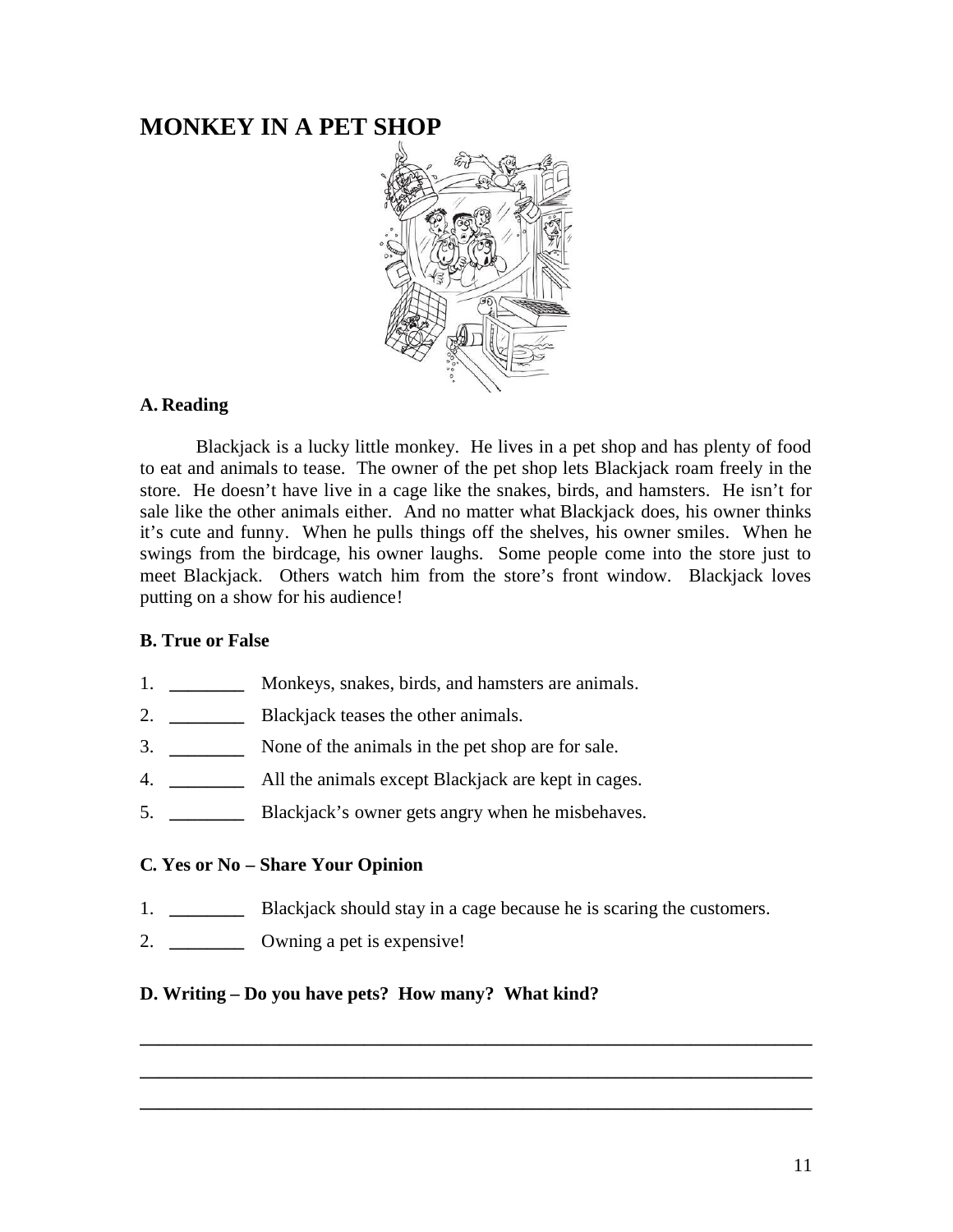### **MOVING DAY**



### **A. Reading**

Robby and Crystal Von Kern are crying because they are moving. They don't want to move because they like their school and their friends. Their parents don't want to move either, but the company Mr. Von Kern works for is relocating to Colorado. Mr. Von Kern tried to find a new job, and he went on several interviews. No one hired him, so he decided to keep his old job and move the family to Colorado.

Mr. Von Kern paid a moving company to move the furniture and other household items. A few items wouldn't fit in the truck, so the Van Kerns are putting them in their minivan. Mrs. Von Kern is worried about the children. They are still crying.

### **B. True or False**

- 1. The Van Kern family is moving to Colorado.
- 2. **\_\_\_\_\_\_\_\_** The company Mrs. Van Kern works for is relocating.
- 3. **\_\_\_\_\_\_\_\_** Robby and Crystal are excited because they will meet new friends.
- 4. **\_\_\_\_\_\_\_\_** Mrs. Van Kern is worried about Robby and Crystal.
- 5. **\_\_\_\_\_\_\_\_** Mr. Von Kern went on several job interviews.

### **C. Yes or No – Share Your Opinion**

1. **\_\_\_\_\_\_\_\_** Robby and Crystal will find new friends and forget about their old ones.

**\_\_\_\_\_\_\_\_\_\_\_\_\_\_\_\_\_\_\_\_\_\_\_\_\_\_\_\_\_\_\_\_\_\_\_\_\_\_\_\_\_\_\_\_\_\_\_\_\_\_\_\_\_\_\_\_\_\_\_\_\_\_\_\_\_\_\_\_\_\_\_\_**

**\_\_\_\_\_\_\_\_\_\_\_\_\_\_\_\_\_\_\_\_\_\_\_\_\_\_\_\_\_\_\_\_\_\_\_\_\_\_\_\_\_\_\_\_\_\_\_\_\_\_\_\_\_\_\_\_\_\_\_\_\_\_\_\_\_\_\_\_\_\_\_\_**

**\_\_\_\_\_\_\_\_\_\_\_\_\_\_\_\_\_\_\_\_\_\_\_\_\_\_\_\_\_\_\_\_\_\_\_\_\_\_\_\_\_\_\_\_\_\_\_\_\_\_\_\_\_\_\_\_\_\_\_\_\_\_\_\_\_\_\_\_\_\_\_\_**

2. **\_\_\_\_\_\_\_\_** It is easy to find new friends.

### **D. Writing – Write three questions you can ask a new friend?**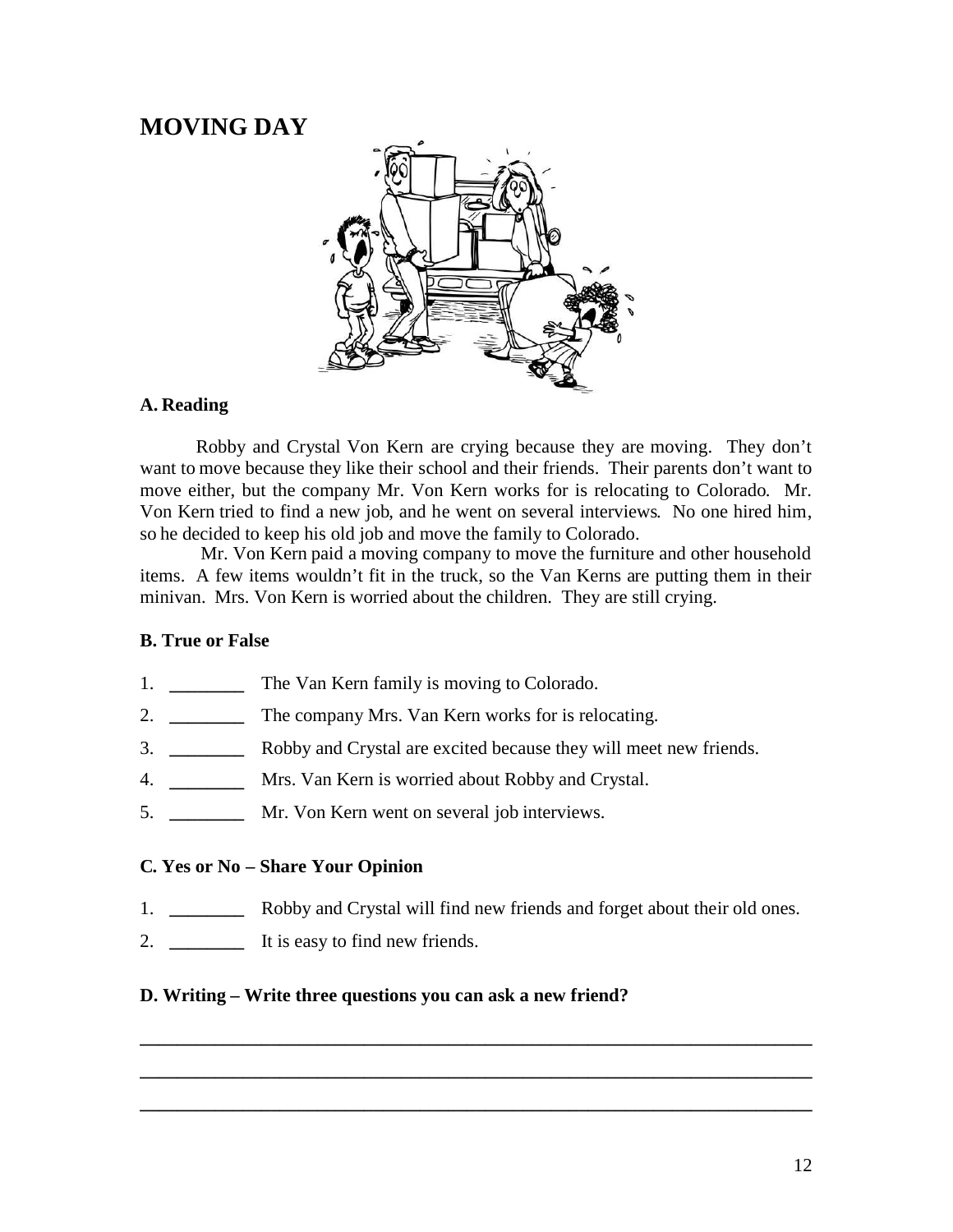### **SCHOOL FIELD TRIP**



### **A. Reading**

The fifth grade students from James Anderson Elementary School are going on a field trip. They are going to the Albany Movie Museum in downtown Chicago. The museum is located beside Lake Michigan. It has an exhibit on old movies. The students are going to watch a silent black and white movie. It doesn't have sound. An organ player will play music to go along with the action in the movie. Their teacher, Mrs. Daniel, gave them a list of rules for the trip: (1) turn off your cell phone (2) don't chew gum  $(3)$  stay with the group  $(4)$  no hats  $(5)$  wear your name tag  $(6)$  speak softly.

#### **B. True or False**

- 1. **\_\_\_\_\_\_\_\_** Mrs. Daniel teaches fifth grade.
- 2. **\_\_\_\_\_\_\_\_** The Albany Movie Museum is located in Chicago.
- 3. **\_\_\_\_\_\_\_\_** The students are allowed to use their cell phone if they speak softly.
- 4. **\_\_\_\_\_\_\_\_** Students need to wear a name tag on their hats.
- 5. **\_\_\_\_\_\_\_\_** Students should stay with the group.

### **C. Yes or No – Share Your Opinion**

- 1. **\_\_\_\_\_\_\_\_** Men shouldn't wear hats inside a building.
- 2. **\_\_\_\_\_\_\_\_** It's okay for women to wear hats inside a building.

### **D. Writing – Write three more rules that Mrs. Daniel should add to her list.**

**\_\_\_\_\_\_\_\_\_\_\_\_\_\_\_\_\_\_\_\_\_\_\_\_\_\_\_\_\_\_\_\_\_\_\_\_\_\_\_\_\_\_\_\_\_\_\_\_\_\_\_\_\_\_\_\_\_\_\_\_\_\_\_\_\_\_\_\_\_\_\_\_**

**\_\_\_\_\_\_\_\_\_\_\_\_\_\_\_\_\_\_\_\_\_\_\_\_\_\_\_\_\_\_\_\_\_\_\_\_\_\_\_\_\_\_\_\_\_\_\_\_\_\_\_\_\_\_\_\_\_\_\_\_\_\_\_\_\_\_\_\_\_\_\_\_**